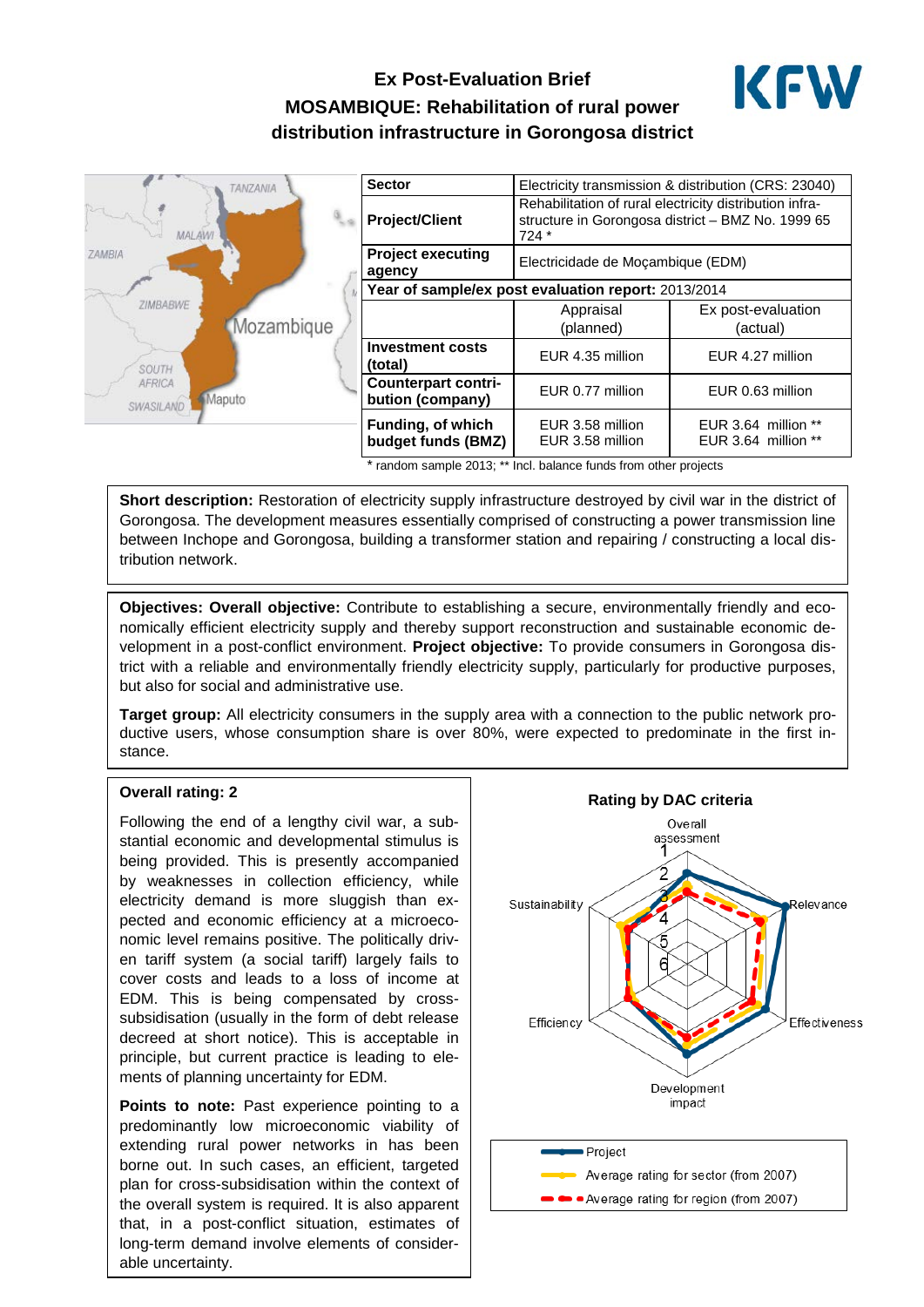# **EVALUATION SUMMARY**

## Overall rating

The project demonstrates a high degree of relevance and still shows a good standard of effectiveness. Shortcomings in efficiency have served to lower the mark awarded; isolated economic weaknesses are not unusual in rural electrification. Compensation is provided on a long-term basis from the national budget for loss of income due to any non-recoverable accounts. These deficiencies contrast with substantial macroeconomic benefits and good developmental impacts. In view of the fact that sustainability, though subject to risk, is ultimately satisfactory, we rate the project as good overall. Principal areas for action are tariff structure adjustments, subsidisation practices, investments required for power generation as well as transmission and distribution.

## **Rating: 2**

### **Relevance**

Mozambique's electricity supply is inadequate in terms of both quantity and quality and constitutes a major barrier to the country's development. Over 60 % of the population have no access to a modern electricity supply. Since project appraisal, improving this situation has grown in importance for the Mozambique government and EDM. Furthermore, in 2011 the German government formulated ambitious targets for improved energy access as part of its contribution to the UN initiative "Sustainable Energy for All (SE4All)". Donors active in the various areas within the energy sector apparently are working together in a concerted fashion to achieve energy policy objectives.

Access to electricity in the large region covered by this project stands at around 14%. This is still well below the national average; hence the choice of target region was appropriate. Even from today's perspective, the overall concept of these development measures was suitably determined. As a follow-up to this project, EDM has used its own resources for further electrification work within the region, erecting low-tension power lines and installing house connections.

The developmental relevance of this project is even higher now than at the time of project appraisal. Reinstating the electricity supply was essential for economic and social development after the civil war had ended. Rehabilitating the road from Inchope to Gorongosa, which was carried out in parallel, also positively contributed to development. The project's approach – improving the region's economic development by building new power lines, in the absence of any appreciable local potential for electricity generation – targeted a major developmental constraint. Despite the small size of the target group compared to the total population, we rate the project's relevance as "significantly above expectations".

### **Sub-Rating: 1**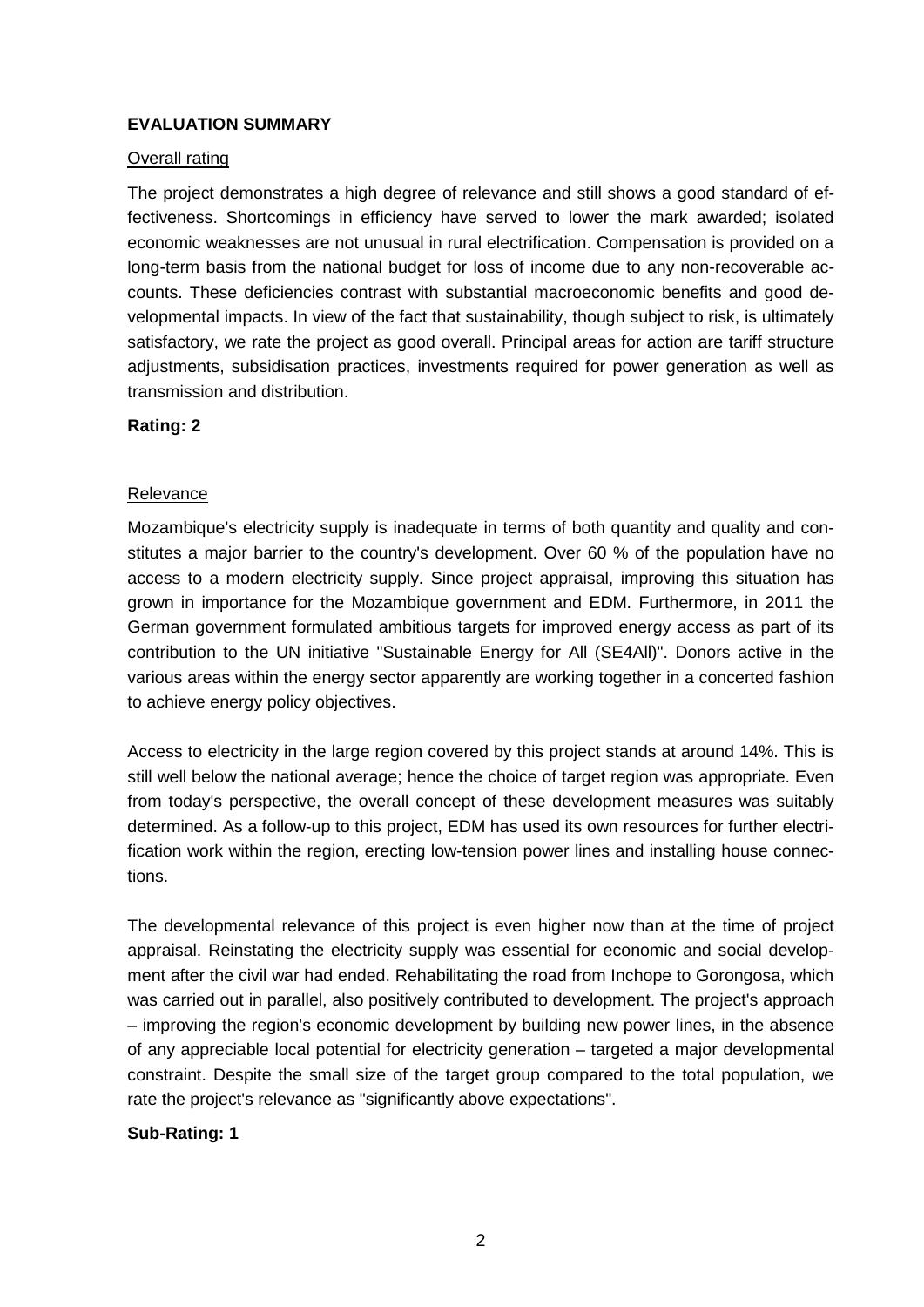### **Effectiveness**

The project objective – a trouble-free, cost-efficient electricity supply, especially for small local businesses in the agricultural sector but also for local government as well as social and physical infrastructure facilities – was achieved to the extent possible. From the current perspective however, the objectives, although fundamentally appropriate, would have to be complemented by considerations of access for households and an environmentally friendly electricity supply.

The average annual number of unplanned supply interruptions (six) and their duration (approx. five minutes) is acceptable and roughly conforms to the level seen in comparable projects. The indicator for power line availability selected at project appraisal (over 97.5 % after commissioning, long-term) is largely being fulfilled. Apart from the period between 2006 and 2008, when it was necessary to replace electricity pylons which had been attacked by termites, availability has been in excess of 99 %. In 2013, it only reached around 95%, due to essential repairs to the substation in Inchope. However, it is expected that the indicator will once again be met on a long-term basis from 2014 (for cost efficiency, see "Efficiency").

From today's perspective, the indicator chosen for availability does not go far enough, in that it targets the results level and thus focuses solely on power line construction. For assessment purposes this has been supplemented by including the number of consumers connected and power line load (a minimum of 35 % seven years after commissioning, assessed on an annual basis).

From the figures available, growth in the customer base was underestimated at the time of project appraisal. However, consumption estimates proved too optimistic: growth in the number of users connected (which rose from 60 customers in 2005 to around 1,560 in 2013) has been very positive. In contrast, the power lines' Load presently stands at only approx. 15 %, according to EDM data. The main reason for this shortfall is the failure of the largest maize mill in Gorongosa. Supplies to the mill were stopped in 2011 because of overdue payments and it later became insolvent. It should be noted at this point that – due to the post-conflict situation which prevailed at the time – there were no usable comparison values, and relevant forecasts were inevitably burdened by elements of uncertainty. The volume of  $CO<sub>2</sub>$  emissions avoided for 2011 is calculated at around 1,800 t, due to diesel-generated electricity being replaced by hydropower. This is not in line with forecasts because demand was lower than expected. Although both the load and  $CO<sub>2</sub>$  indicators will not be fulfilled as early as planned, the projects overall effectiveness is nonetheless considered to be still good.

# **Sub-Rating: 2**

### **Efficiency**

At the time of final review, costs were some 2 % below the initial estimate. The overall implementation time of 57 months exceeded the original plan by 21 months. The main reasons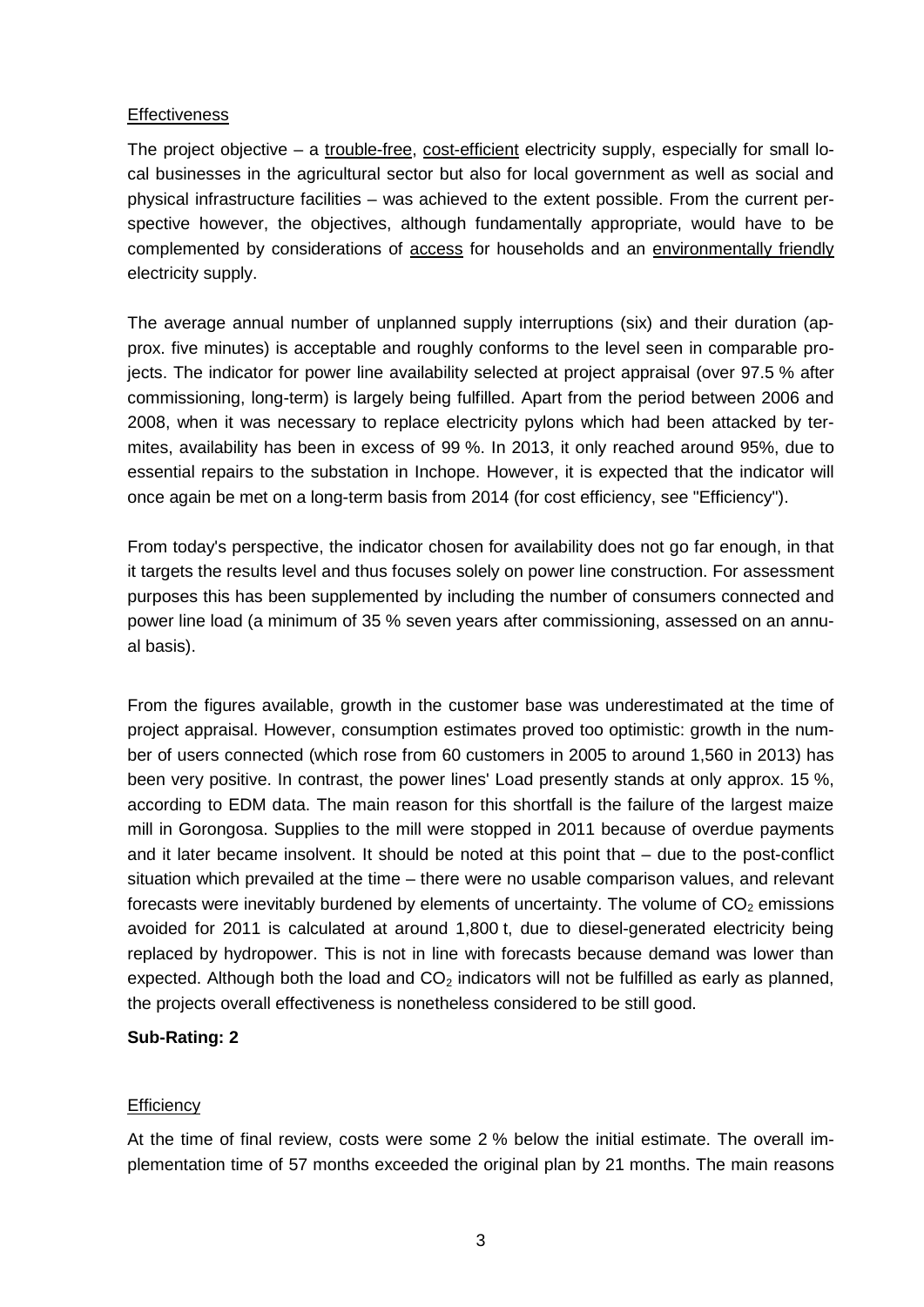for this were the difficulties which the main contractor (ABB) experienced with the subcontractor, who failed to perform on time and, in some instances, failed to perform altogether. Progress was also slowed by delays in customs clearance and theft of materials.

As a "least-cost approach", the project was cost-efficient. At the time of project appraisal, building power lines was shown to be a more advantageous solution than an isolated dieselbased network. This was also the case at the time of EPE due to a disproportionate rise in diesel prices. Profits have not turned out totally in line with expectations. Essentially, there are two reasons for this: (1) Despite a marked rise in the connection ratio, the demand for electricity significantly lagged behind the anticipated trend, principally caused by the demise of the largest maize mill in the area (cf. "Effectiveness"). (2) The population living in the project region predominantly belongs to poorer strata. Their social tariff, which is fixed nationally at 1.07 MT/kWh (approx. 3.5 US cents/kWh) is set very low, with the result that average revenues are still well beneath the national average (cf. "Sustainability"). Collection efficiency (in the form of the collection rate) stood at around 97% nationally (in 2010) compared with roughly 54 % in the region. At an isolated economic level, the project, with its low internal rate of return – and without taking into account collection efficiency – can be assessed as only just positive. It should be taken into consideration here that one pessimistic scenario at project appraisal even showed a negative internal rate of return, when the risk of a lower electricity demand was already the subject of discussion. This is understandable given the specific background of a post-civil war situation which fought the demand forecast with a high degree of uncertainty to. In addition, the missing contribution to cost recovery is being compensated long-term by state subsidies paid to EDM (cf. "Sustainability").

In macroeconomic terms, the project has provided a development stimulus in numerous ways, although this can be neither quantified nor valued in monetary terms at a reasonable cost (see "Overarching impact"). With regard to allocative efficiency, it is essential to note that the national average tariff of around 8 US cents/kWh covers less than 80 % of the system's estimated marginal costs. Reaching the lower threshold value can be confidently excluded for the project region.

In view of the above considerations, this criterion is assessed as only just satisfactory.

# **Sub-Rating: 3**

### Impact

At project appraisal, the overall objective was defined as contributing to the establishment of a secure and economically efficient electricity supply and thus helping to satisfy a basic precondition for sustainable economic development in the Gorongosa district. This was achieved. The following indicators were defined: "Maintaining operational performance criteria" both regionally and nationally:

a) The average actual charges collected cover the long-term marginal costs of generation, transmission and distribution nationally.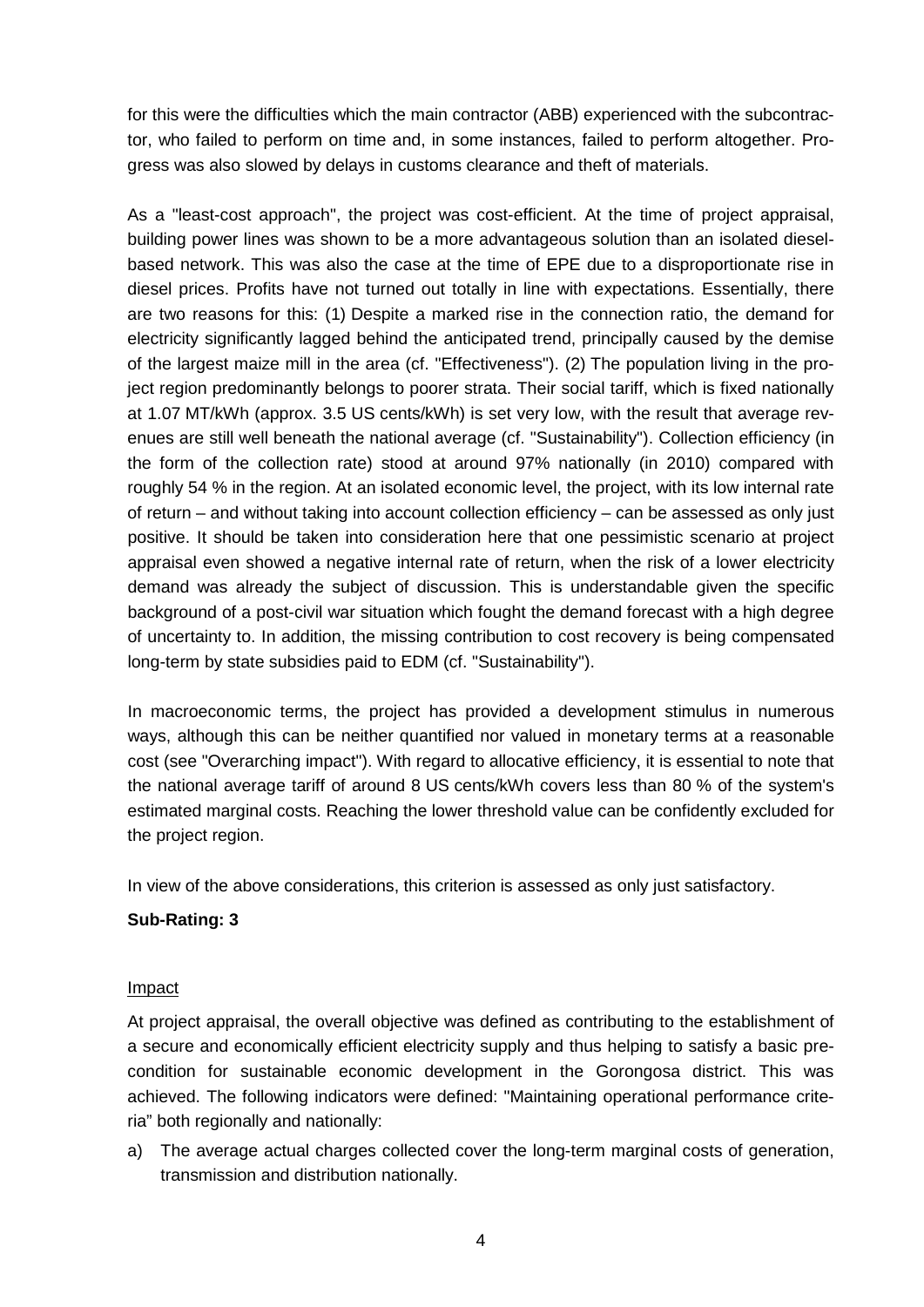- b) Within the supply area, the proportion of electricity consumption for productive use is at least 60%.
- c) Following project completion, technical and non-technical supply and distribution losses in the supply area do not exceed 20 %.

The formulation of the selected overall objective indicators is no longer up to date as compliance with these serves more as a prerequisite for the target achievement. Indicator a) is explicitly also formulated at a "national" level. However, the project is confined to a particular region and does not contain any measures which would influence the tariff.

Indicators b) and c) can serve as assessment criteria (see "Efficiency" and "Effectiveness" above). The figure of 60% defined as the minimum proportion for electricity consumption attributable to production use is just being achieved at a national level, but not in the project region, where it stands at approx. 50 %. However, it should be taken into consideration here that the data from EDM does not allow for a precise distinction between consumptive and productive use under the prevailing circumstances (e.g. small-scale commercial use by the "informal sector"). The level of technical losses determined by the final review in the project area remains unaltered at 3 %. Non-technical losses, which then stood at 12 %, climbed substantially in view of a deteriorating collection rate. Within the project region the rate reached its lowest point, only around 54 %, in 2010 (cf. "Efficiency").

From an environmental perspective, connecting the supply region to the central grid, which is mostly fed by hydropower stations, replaced decentralised diesel-powered electricity generation. This prevented local environmental pollution resulting from the leakage of oil or diesel and also avoided  $CO<sub>2</sub>$  emissions of around 1,800 t p.a.

The following positive effects (which cannot be quantified or valued in monetary terms without considerable expense) are worth highlighting – especially considering the post-conflict situation after a lengthy civil war. Providing electricity has significantly improved educational opportunities: firstly, thanks to better lighting, evening courses are now on offer; and secondly, modern educational subjects, such as computer knowledge, can be disseminated. In the area of medical provision, treatment available at the hospital in Gorongosa has improved as a result of the availability of lighting and an in-house laboratory. The introduction of street lighting has contributed importantly to security and significantly helped to reduce traffic accidents. The large number of decentralised maize mills has particularly benefited women and saved them time in meal preparation. Thanks to the electricity supply, a bank branch office opened in Gorongosa in 2009. This saves customers a journey of several hours to the next nearest bank and represents a substantial efficiency gain within the local business cycle. In addition, a hotel has opened in the Gorongosa National Park. This attracts affluent foreign tourists in particular and was dependent on a connection to the electricity network. Furthermore, the National Park administration is now better able to carry out its monitoring and conservation duties. A total of over two hundred new jobs have been created in the National Park alone.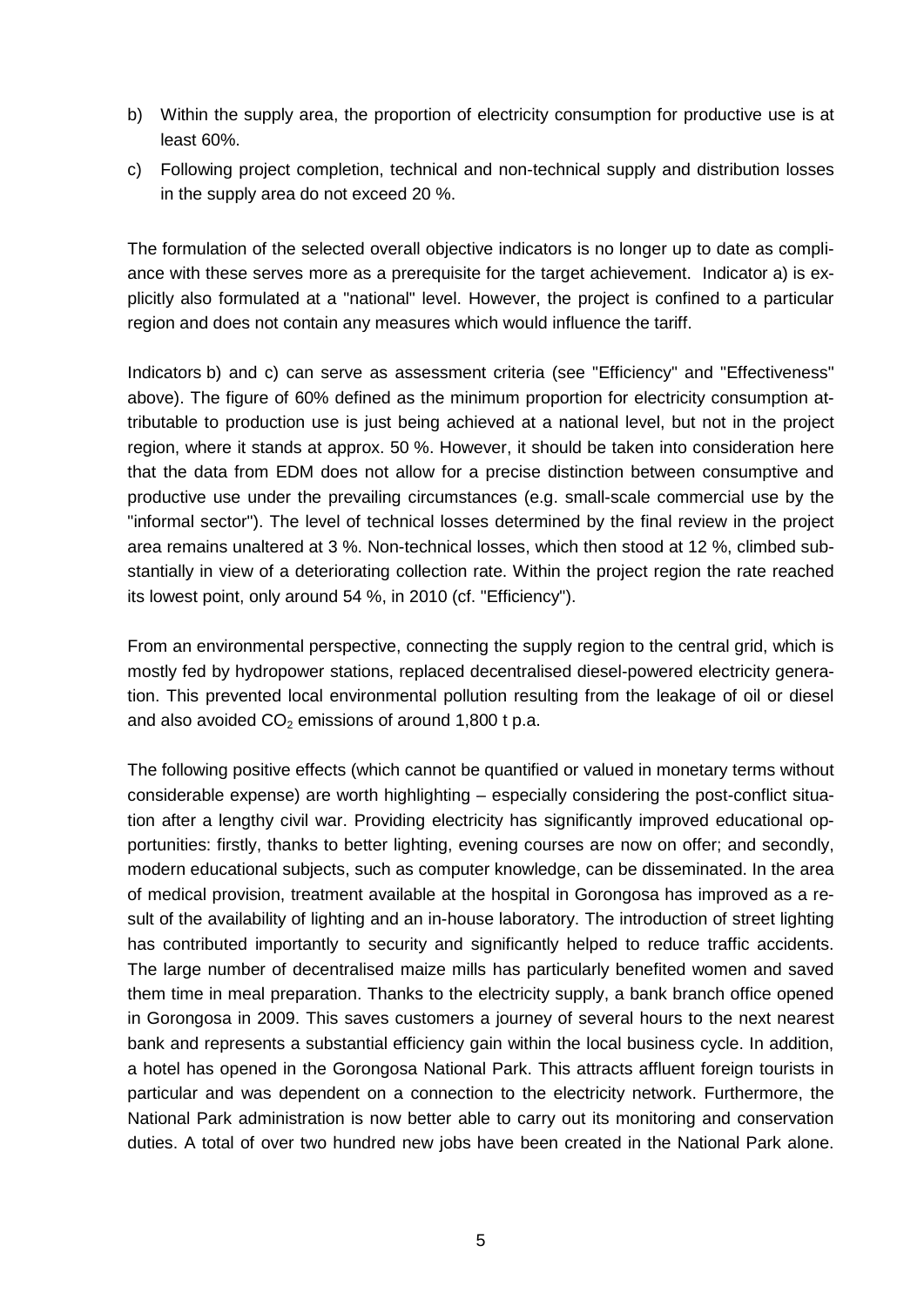The development in the project region may not have taken place in such a dynamic fashion without this project.

Overall, with further economic development not just in Mozambique but also in the project region, an increase in electricity demand is likely. As a result, the effects intended will come to pass – somewhat delayed, but nonetheless in their entirety. The overarching developmental impact is thus rated as good.

# **Sub-Rating: 2**

# **Sustainability**

The sustainability of the effects achieved is exposed to certain risks: tin order to satisfy electricity demand securely, EDM needs to invest heavily in new generating capacity and renegotiate its existing supply contracts.

Servicing and maintenance are satisfactory, despite financial constraints. The politically driven process of electrification has led to a fall in average electricity consumption per connection, and hence to a fall in cost recovery for the investments needed. The relief granted to EDM by the government – generally on an *ad hoc* basis, through rescheduling debt servicing and converting debt to equity – results in planning uncertainties for the utility. Significant tariff increases, especially for users with higher consumption figures, combined with simultaneously putting in place a more targeted arrangement for cross-subsidisation (which has been practised to date in an erratic fashion) are seen as unavoidable to strengthen EDM over the longterm. A more robust financing model would put EDM in a better position to pursue the challenges of expanding its generating and transmission capacities. It is worth highlighting that the costly, politically driven plans to expand the network (supplying all district capitals by 2014) will in all probability be achieved.

The project's sustainability has been assessed overall as "satisfactory". A slight reduction in the developmental impact achieved to date cannot be ruled out, but overall the impact will remain positive.

### **Sub-Rating: 3**